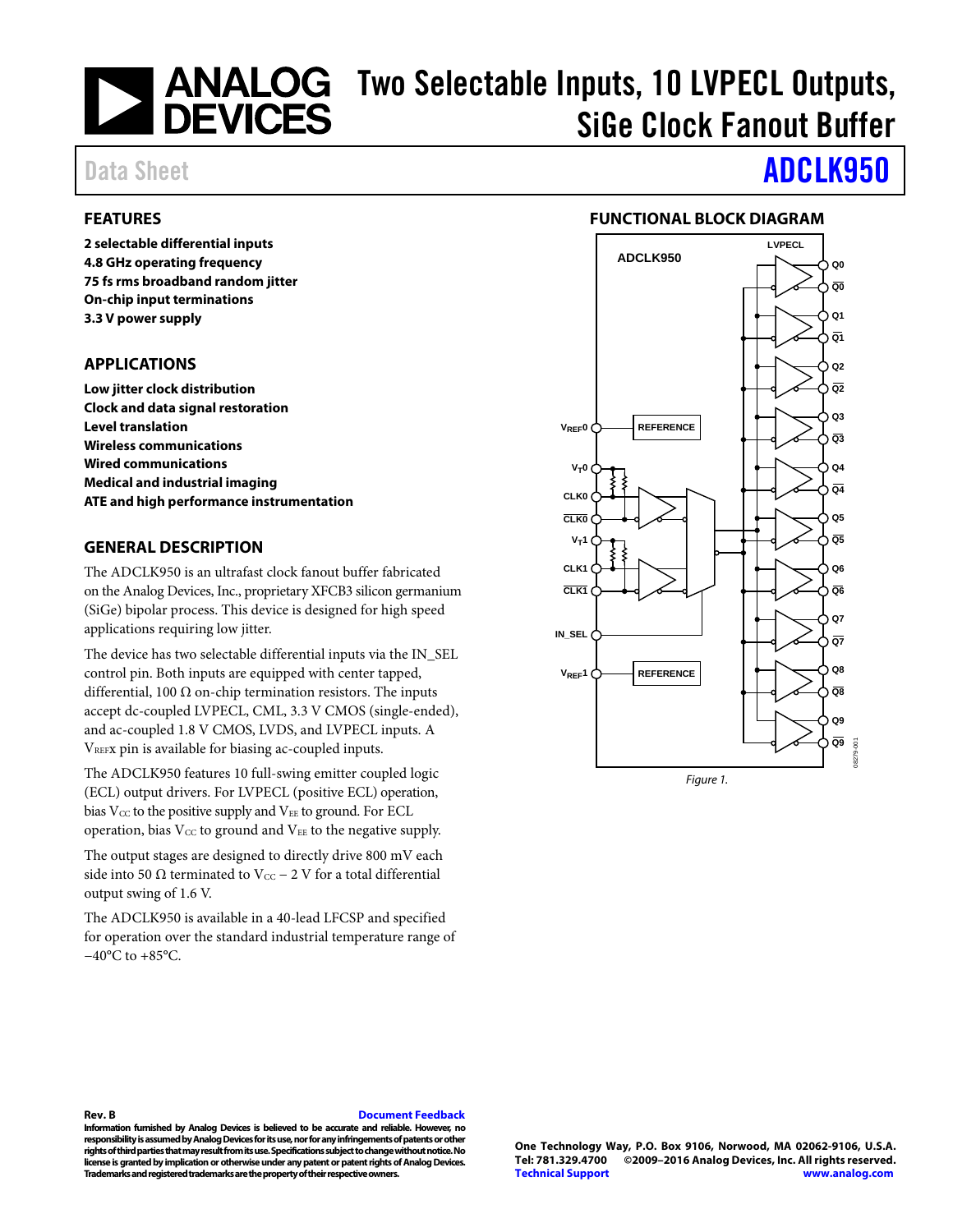## TABLE OF CONTENTS

### <span id="page-1-0"></span>**REVISION HISTORY**

### **8/2016—Rev. A to Rev. B**

### **6/2010—Rev. 0 to Rev. A**

| Changed Output Voltage Differential Parameter to Output      |  |
|--------------------------------------------------------------|--|
|                                                              |  |
| Changes to Output Voltage, Single Ended Parameter, Table 1 3 |  |

### **7/2009—Revision 0: Initial Version**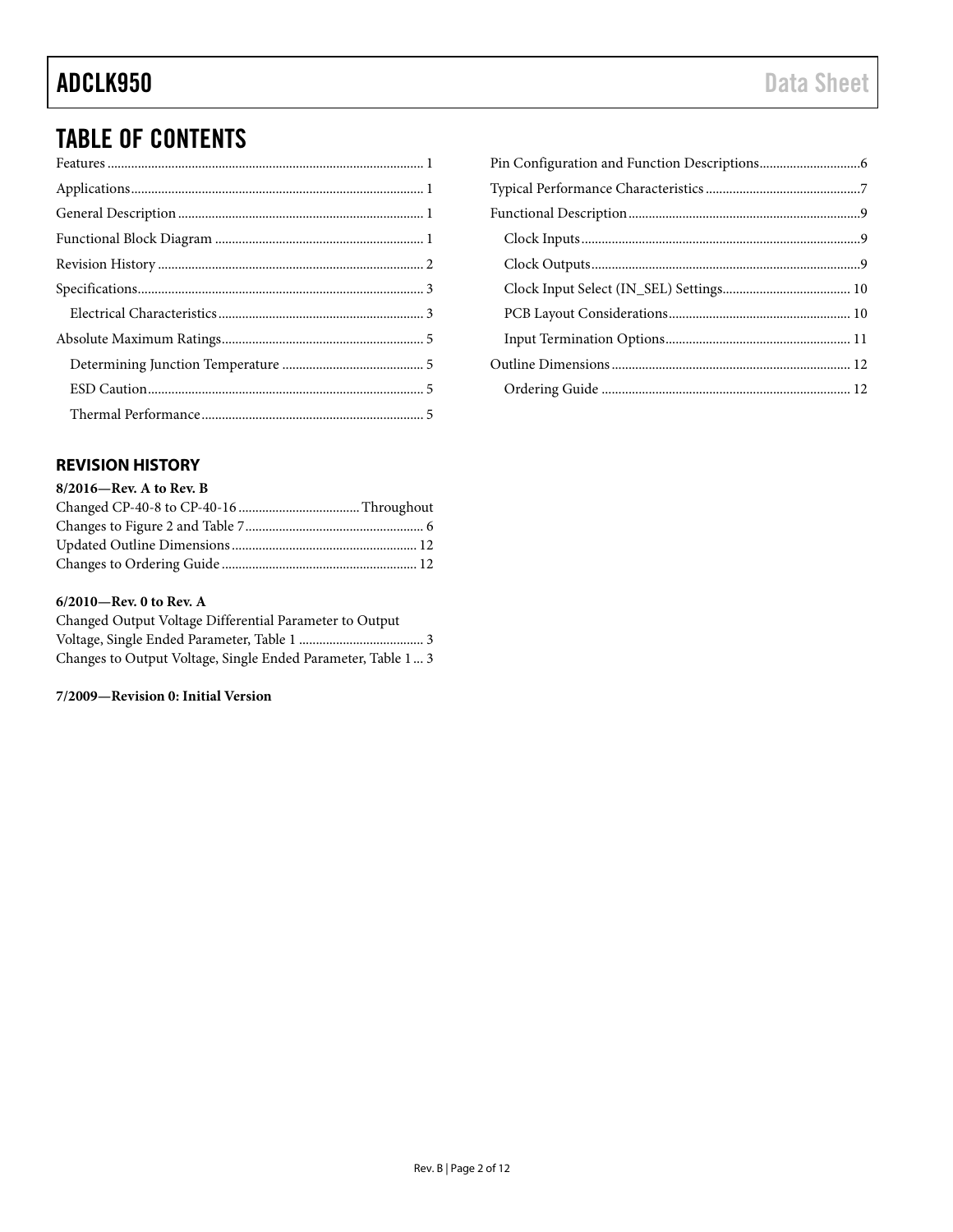### <span id="page-2-0"></span>**SPECIFICATIONS**

### <span id="page-2-1"></span>**ELECTRICAL CHARACTERISTICS**

Typical (Typ column) values are given for V $_{\rm CC}$  – V $_{\rm EE}$  = 3.3 V and T<sub>A</sub> = 25°C, unless otherwise noted. Minimum (Min column) and maximum (Max column) values are given over the full V<sub>CC</sub> – V<sub>EE</sub> = 3.3 V ± 10% and T<sub>A</sub> = –40°C to +85°C variation, unless otherwise noted.

#### **Table 1. Clock Inputs and Outputs**

| <b>Parameter</b>             | Symbol          | Min             | <b>Typ</b>       | Max             | Unit         | <b>Test Conditions/Comments</b>          |
|------------------------------|-----------------|-----------------|------------------|-----------------|--------------|------------------------------------------|
| DC INPUT CHARACTERISTICS     |                 |                 |                  |                 |              |                                          |
| Input Common Mode Voltage    | $V_{ICM}$       | $V_{FF} + 1.5$  |                  | $V_{cc}$ – 0.1  | $\vee$       |                                          |
| Input Differential Range     | $V_{ID}$        | 0.4             |                  | 3.4             | V p-p        | $\pm$ 1.7 V between input pins           |
| <b>Input Capacitance</b>     | $C_{\text{IN}}$ |                 | 0.4              |                 | pF           |                                          |
| Input Resistance             |                 |                 |                  |                 |              |                                          |
| Single-Ended Mode            |                 |                 | 50               |                 | Ω            |                                          |
| Differential Mode            |                 |                 | 100              |                 | Ω            |                                          |
| Common Mode                  |                 |                 | 50               |                 | $k\Omega$    | Open $VTx$                               |
| Input Bias Current           |                 |                 | 20               |                 | μA           |                                          |
| <b>Hysteresis</b>            |                 |                 | 10               |                 | mV           |                                          |
| DC OUTPUT CHARACTERISTICS    |                 |                 |                  |                 |              |                                          |
| Output Voltage High Level    | $V_{OH}$        | $V_{cc}$ – 1.26 |                  | $V_{CC}$ – 0.76 | V            | 50 $\Omega$ to (V <sub>cc</sub> – 2.0 V) |
| Output Voltage Low Level     | $V_{OL}$        | $V_{cc}$ – 1.99 |                  | $V_{cc}$ – 1.54 | $\mathsf{V}$ | 50 $\Omega$ to (V <sub>cc</sub> – 2.0 V) |
| Output Voltage, Single Ended | $V_{O}$         | 610             |                  | 960             | mV           | $V_{OH} - V_{OH}$ , output static        |
| Reference Voltage            | $V_{REF}$       |                 |                  |                 |              |                                          |
| Output Voltage               |                 |                 | $(V_{cc} + 1)/2$ |                 | V            | $-500$ µA to $+500$ µA                   |
| <b>Output Resistance</b>     |                 |                 | 235              |                 | Ω            |                                          |

#### **Table 2. Timing Characteristics**

| <b>Parameter</b>                      | Symbol                                       | <b>Min</b> | Typ    | Max | <b>Unit</b> | <b>Test Conditions/Comments</b>                                                                 |
|---------------------------------------|----------------------------------------------|------------|--------|-----|-------------|-------------------------------------------------------------------------------------------------|
| <b>AC PERFORMANCE</b>                 |                                              |            |        |     |             |                                                                                                 |
| Maximum Output Frequency              |                                              | 4.5        | 4.8    |     | GHz         | See Figure 4 for differential output voltage vs.<br>frequency, >0.8 V differential output swing |
| <b>Output Rise Time</b>               | $\mathsf{t}_{\scriptscriptstyle \mathsf{R}}$ | 40         | 75     | 90  | ps          | 20% to 80% measured differentially                                                              |
| <b>Output Fall Time</b>               | t,                                           | 40         | 75     | 90  | ps          |                                                                                                 |
| <b>Propagation Delay</b>              | $t_{\text{\tiny{PD}}}$                       | 175        | 210    | 245 | ps          | $V_{\text{ICM}}$ = 2 V, V <sub>ID</sub> = 1.6 V p-p                                             |
| Temperature Coefficient               |                                              |            | 50     |     | $fs$ /°C    |                                                                                                 |
| Output-to-Output Skew <sup>1</sup>    |                                              |            | 9      | 28  | ps          |                                                                                                 |
| Part-to-Part Skew                     |                                              |            |        | 45  | ps          | $V_{\text{in}} = 1.6 V p-p$                                                                     |
| Additive Time Jitter                  |                                              |            |        |     |             |                                                                                                 |
| Integrated Random Jitter              |                                              |            | 28     |     | fs rms      | $BW = 12 kHz - 20 MHz$ , $CLK = 1 GHz$                                                          |
| Broadband Random Jitter <sup>2</sup>  |                                              |            | 75     |     | fs rms      | $V_{\text{ID}} = 1.6 V p-p$ , 8 V/ns, $V_{\text{ICM}} = 2 V$                                    |
| Crosstalk-Induced Jitter <sup>3</sup> |                                              |            | 90     |     | fs rms      |                                                                                                 |
| <b>CLOCK OUTPUT PHASE NOISE</b>       |                                              |            |        |     |             |                                                                                                 |
| Absolute Phase Noise                  |                                              |            |        |     |             | Input slew rate $> 1$ V/ns (see Figure 11, the<br>phase noise plot, for more details)           |
| $f_{IN} = 1$ GHz                      |                                              |            | $-119$ |     | dBc/Hz      | @100 Hz offset                                                                                  |
|                                       |                                              |            | $-134$ |     | dBc/Hz      | @1 kHz offset                                                                                   |
|                                       |                                              |            | $-145$ |     | dBc/Hz      | @10 kHz offset                                                                                  |
|                                       |                                              |            | $-150$ |     | dBc/Hz      | @100 kHz offset                                                                                 |
|                                       |                                              |            | $-150$ |     | dBc/Hz      | >1 MHz offset                                                                                   |

<sup>1</sup> The output skew is the difference between any two similar delay paths while operating at the same voltage and temperature.

 $^2$  Measured at the rising edge of the clock signal; calculated using the SNR of the ADC method.

 $^3$  This is the amount of added jitter measured at the output while two related, asynchronous, differential frequencies are applied to the inputs.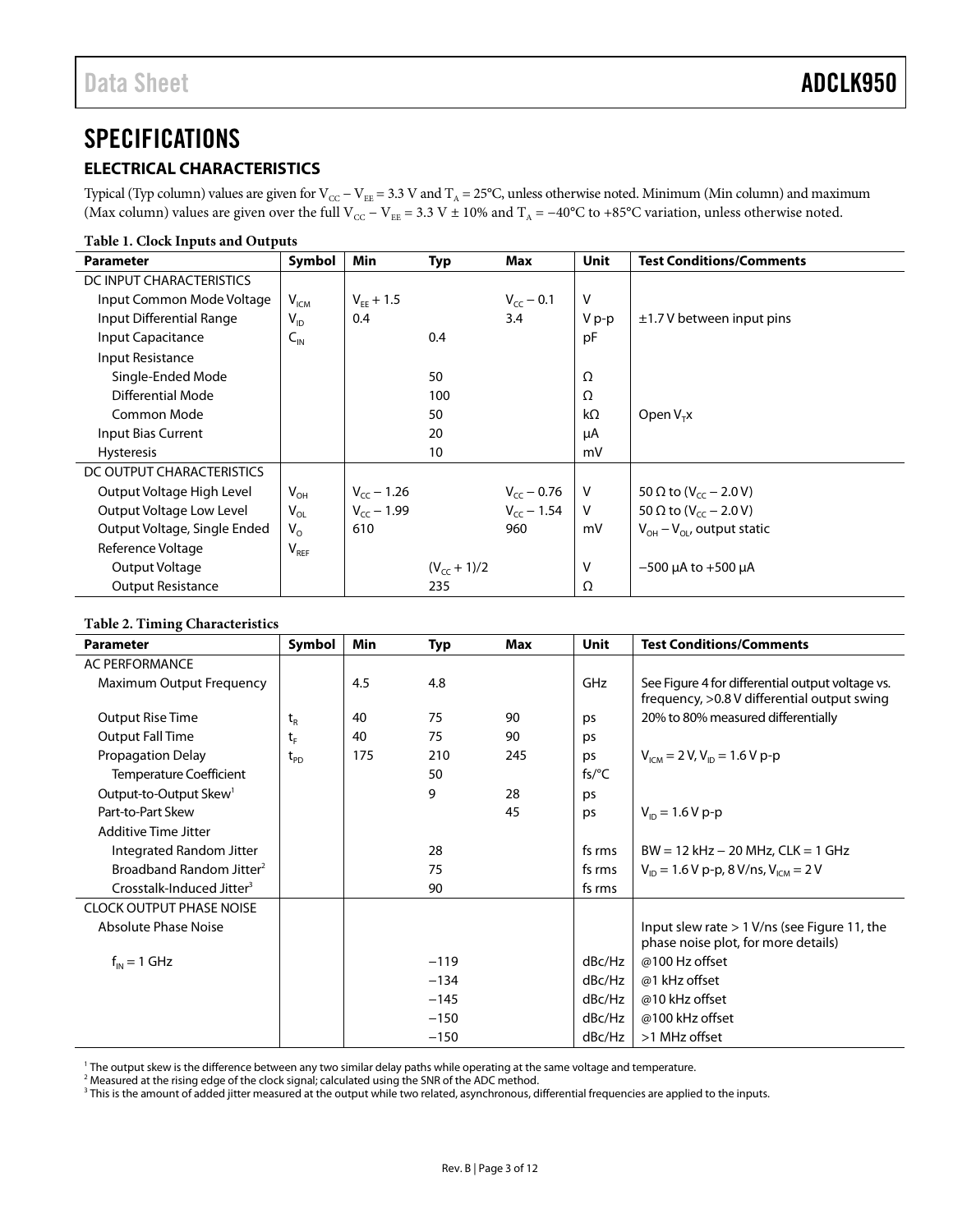# ADCLK950 Data Sheet

### **Table 3. Input Select Control Pin**

| <b>Parameter</b> | Symbol          | Min            | Тур | Max                        | Unit |
|------------------|-----------------|----------------|-----|----------------------------|------|
| Logic 1 Voltage  | $V_{\text{IH}}$ | $V_{cc}$ – 0.4 |     | $\mathsf{V}_{\mathsf{CC}}$ |      |
| Logic 0 Voltage  | $V_{\rm H}$     | $V_{EE}$       |     |                            |      |
| Logic 1 Current  | ЧH              |                |     | 100                        | μA   |
| Logic 0 Current  |                 |                |     | 0.6                        | mA   |
| Capacitance      |                 |                |     |                            | рF   |

#### **Table 4. Power**

| Parameter                                  | Symbol             | Min   | Typ      | Max  | Unit | <b>Test Conditions/Comments</b>    |
|--------------------------------------------|--------------------|-------|----------|------|------|------------------------------------|
| POWER SUPPLY                               |                    |       |          |      |      |                                    |
| Supply Voltage Requirement                 | $V_{CC} - V_{EE}$  | -2.97 |          | 3.63 | V    | $3.3 V + 10\%$                     |
| Power Supply Current                       |                    |       |          |      |      | Static                             |
| <b>Negative Supply Current</b>             | <sup>I</sup> VEE   |       | 106      | 130  | mA   | $V_{cc} - V_{EF} = 3.3 V \pm 10\%$ |
| Positive Supply Current                    | <b>L</b> vcc       |       | 346      | 390  | mA   | $V_{cc} - V_{FF} = 3.3 V \pm 10\%$ |
| Power Supply Rejection <sup>1</sup>        | PSR <sub>VCC</sub> |       | $\leq$ 3 |      | ps/V | $V_{cc} - V_{FF} = 3.3 V \pm 10\%$ |
| Output Swing Supply Rejection <sup>2</sup> | PSR <sub>VCC</sub> |       | 28       |      | dB   | $V_{cc} - V_{FE} = 3.3 V \pm 10\%$ |

<sup>1</sup> Change in t<sub>PD</sub> per change in V<sub>CC</sub>.<br><sup>2</sup> Change in output swing per change in V<sub>CC</sub>.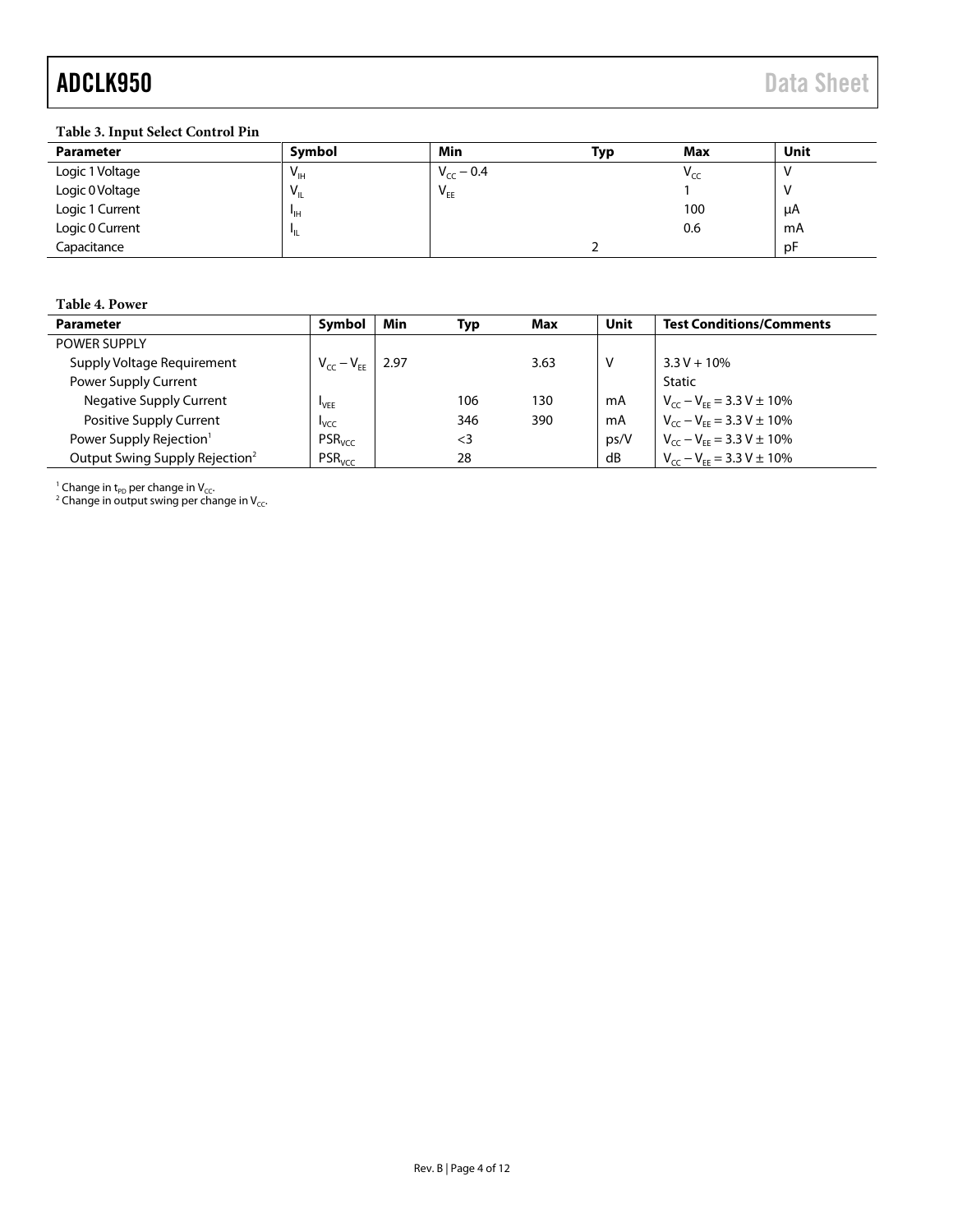### <span id="page-4-0"></span>ABSOLUTE MAXIMUM RATINGS

#### **Table 5.**

| <b>Parameter</b>                                                            | Rating                                  |
|-----------------------------------------------------------------------------|-----------------------------------------|
| Supply Voltage                                                              |                                         |
| $V_{cc} - V_{FF}$                                                           | 6 V                                     |
| Input Voltage                                                               |                                         |
| CLKO, CLK1, CLKO, CLK1, IN_SEL                                              | $V_{FF}$ – 0.5 V to<br>$V_{cc}$ + 0.5 V |
| CLK0, CLK1, CLK0, CLK1 to V <sub>T</sub> x Pin (CML,<br>LVPECL Termination) | $±40$ mA                                |
| CLK0, CLK1 to CLK0, CLK1                                                    | ±1.8V                                   |
| Input Termination, V <sub>T</sub> x to CLK0, CLK1, CLK0,<br>and $CI K1$     | $+2V$                                   |
| Maximum Voltage on Output Pins                                              | $V_{cr}$ + 0.5 V                        |
| Maximum Output Current                                                      | 35 mA                                   |
| Voltage Reference (V <sub>BEE</sub> X)                                      | $V_{cc}$ to $V_{FE}$                    |
| Operating Temperature Range                                                 |                                         |
| Ambient                                                                     | $-40^{\circ}$ C to $+85^{\circ}$ C      |
| Junction                                                                    | $150^{\circ}$ C                         |
| Storage Temperature Range                                                   | $-65^{\circ}$ C to $+150^{\circ}$ C     |

Stresses at or above those listed under Absolute Maximum Ratings may cause permanent damage to the product. This is a stress rating only; functional operation of the product at these or any other conditions above those indicated in the operational section of this specification is not implied. Operation beyond the maximum operating conditions for extended periods may affect product reliability.

### <span id="page-4-1"></span>**DETERMINING JUNCTION TEMPERATURE**

To determine the junction temperature on the application printed circuit board (PCB), use the following equation:

$$
T_{J} = T_{CASE} + (\Psi_{JT} \times P_{D})
$$

where:

 $T<sub>i</sub>$  is the junction temperature (°C).

 $T_{\text{CASE}}$  is the case temperature ( $\text{°C}$ ) measured by the customer at the top center of the package.

Ψ*JT* is from [Table 6.](#page-4-4)

 $P<sub>D</sub>$  is the power dissipation.

Values of  $\theta_{IA}$  are provided for package comparison and PCB design considerations.  $\theta_{IA}$  can be used for a first-order approximation of  $T_1$  by the equation

$$
T_{J}=T_{A}+(\theta_{JA}\times P_{D})
$$

where  $T_A$  is the ambient temperature ( $\textdegree$ C).

Values of  $\theta_{IB}$  are provided i[n Table 6](#page-4-4) for package comparison and PCB design considerations.

### <span id="page-4-2"></span>**ESD CAUTION**



ESD (electrostatic discharge) sensitive device. Charged devices and circuit boards can discharge without detection. Although this product features patented or proprietary protection circuitry, damage may occur on devices subjected to high energy ESD. Therefore, proper ESD precautions should be taken to avoid performance degradation or loss of functionality.

### <span id="page-4-3"></span>**THERMAL PERFORMANCE**

<span id="page-4-4"></span>**Table 6.** 

| ruvic vi                                              |                      |                                |                    |      |
|-------------------------------------------------------|----------------------|--------------------------------|--------------------|------|
| <b>Parameter</b>                                      | Symbol               | <b>Description</b>             | Value <sup>1</sup> | Unit |
| Junction-to-Ambient Thermal Resistance                | $\theta_{JA}$        |                                |                    |      |
| Still Air                                             |                      | Per JEDEC JESD51-2             |                    |      |
| 0 m/sec Air Flow                                      |                      |                                | 46.1               | °C/W |
| Moving Air                                            | $\theta_{JMA}$       | Per JEDEC JESD51-6             |                    |      |
| 1 m/sec Air Flow                                      |                      |                                | 40.3               | °C/W |
| 2.5 m/sec Air Flow                                    |                      |                                | 36.2               | °C/W |
| Junction-to-Board Thermal Resistance                  | $\theta_{JB}$        |                                |                    |      |
| Moving Air                                            |                      | Per JEDEC JESD51-8             |                    |      |
| 1 m/sec Air Flow                                      |                      |                                | 28.7               | °C/W |
| Junction-to-Case Thermal Resistance                   | $\theta_{\text{JC}}$ |                                |                    |      |
| Moving Air                                            |                      | Per MIL-STD 883, Method 1012.1 |                    |      |
| Die-to-Heatsink                                       |                      |                                | 8.3                | °C/W |
| Junction-to-Top-of-Package Characterization Parameter | $\Psi_{JT}$          |                                |                    |      |
| Still Air                                             |                      | Per JEDEC JESD51-2             |                    |      |
| 0 m/sec Air Flow                                      |                      |                                | 0.6                | °C/W |

<sup>1</sup> Results are from simulations. The PCB is a JEDEC multilayer type. Thermal performance for actual applications requires careful inspection of the conditions in the application to determine if they are similar to those assumed in these calculations.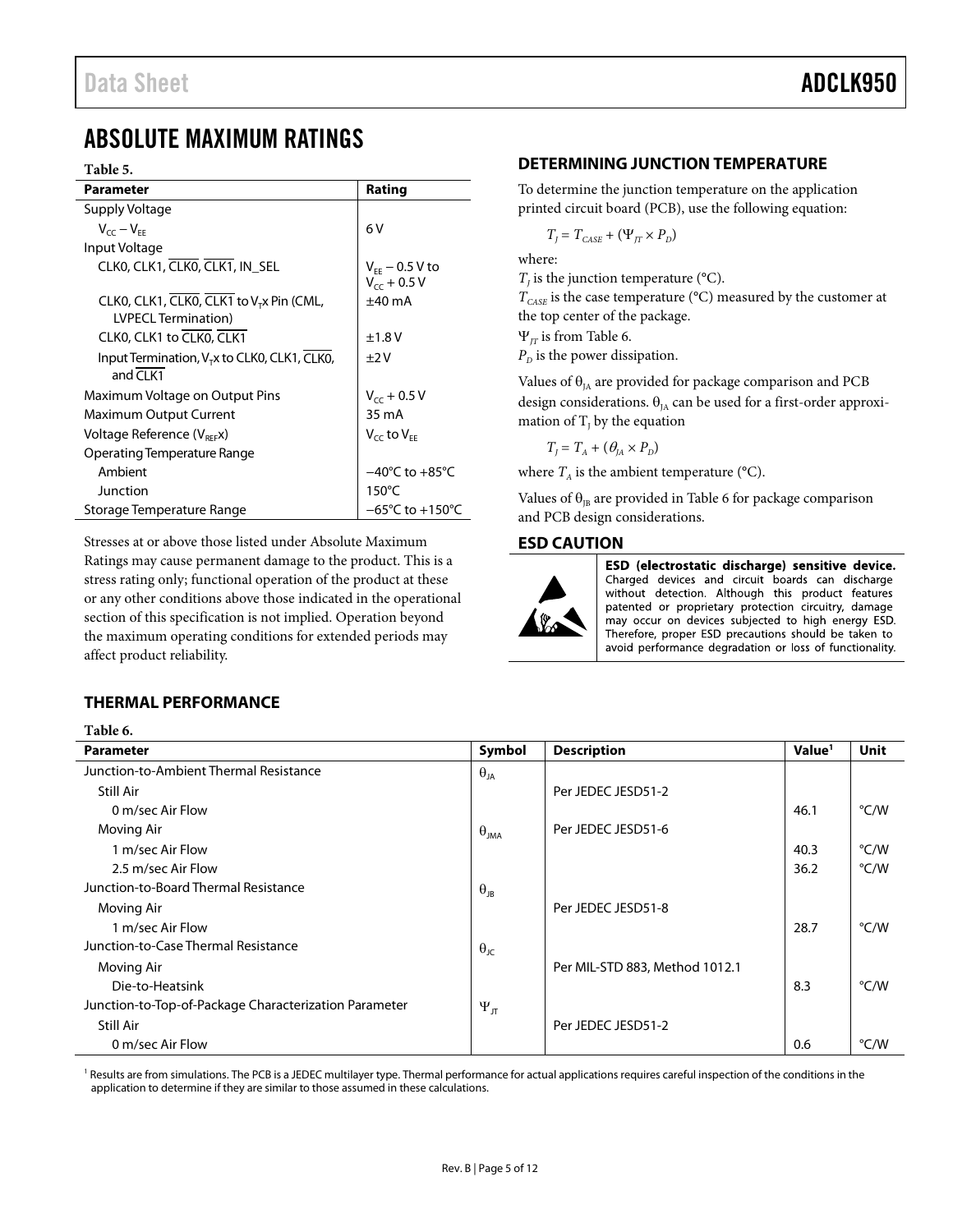### ADCLK950 Data Sheet

### <span id="page-5-0"></span>PIN CONFIGURATION AND FUNCTION DESCRIPTIONS



*Figure 2. Pin Configuration*

### **Table 7. Pin Function Descriptions**

| Pin No.                   | <b>Mnemonic</b>                  | <b>Description</b>                                                                        |
|---------------------------|----------------------------------|-------------------------------------------------------------------------------------------|
| $\mathbf{1}$              | IN SEL                           | Input Select. Logic 0 selects CLK0 and CLK0 inputs. Logic 1 selects CLK1 and CLK1 inputs. |
| $\overline{2}$            | <b>CLKO</b>                      | Differential Input (Positive) 0.                                                          |
| 3                         | <b>CLKO</b>                      | Differential Input (Negative) 0.                                                          |
| 4                         | $V_{REF}$ O                      | Reference Voltage. Reference voltage for biasing ac-coupled CLK0 and CLK0 inputs.         |
| 5                         | $V_T 0$                          | Center Tap. Center tap of a 100 $\Omega$ input resistor for CLK0 and CLK0 inputs.         |
| 6                         | CLK1                             | Differential Input (Positive) 1.                                                          |
| 7                         | CLK1                             | Differential Input (Negative) 1.                                                          |
| 8                         | $V_T$ 1                          | Center Tap. Center tap of a 100 $\Omega$ input resistor for CLK1 and CLK1 inputs.         |
| 9                         | $V_{REF}1$                       | Reference Voltage. Reference voltage for biasing ac-coupled CLK1 and CLK1 inputs.         |
| 10                        | $V_{EE}$                         | Negative Supply Pin.                                                                      |
| 11, 20, 21,<br>30, 31, 40 | $V_{CC}$                         | Positive Supply Pin.                                                                      |
| 12, 13                    | $\overline{Q9}$ , $Q9$           | Differential LVPECL Outputs.                                                              |
| 14, 15                    | $\overline{Q8}$ , $Q8$           | Differential LVPECL Outputs.                                                              |
| 16, 17                    | $\overline{Q7}$ , Q7             | Differential LVPECL Outputs.                                                              |
| 18, 19                    | $\overline{Q6}$ , Q <sub>6</sub> | Differential LVPECL Outputs.                                                              |
| 22, 23, 28,<br>29         | <b>NC</b>                        | No Connection                                                                             |
| 24, 25                    | $\overline{QS}$ , Q5             | Differential LVPECL Outputs.                                                              |
| 26, 27                    | $\overline{Q4}$ , Q4             | Differential LVPECL Outputs.                                                              |
| 32, 33                    | $\overline{Q3}$ , Q3             | Differential LVPECL Outputs.                                                              |
| 34, 35                    | $\overline{Q2}$ , Q <sub>2</sub> | Differential LVPECL Outputs.                                                              |
| 36, 37                    | $\overline{Q1}$ , Q1             | Differential LVPECL Outputs.                                                              |
| 38, 39                    | $\overline{Q0}$ , Q0             | Differential LVPECL Outputs.                                                              |
|                           | <b>EPAD</b>                      | Exposed Pad. The EPAD must be soldered to the $V_{EE}$ power plane.                       |
|                           |                                  |                                                                                           |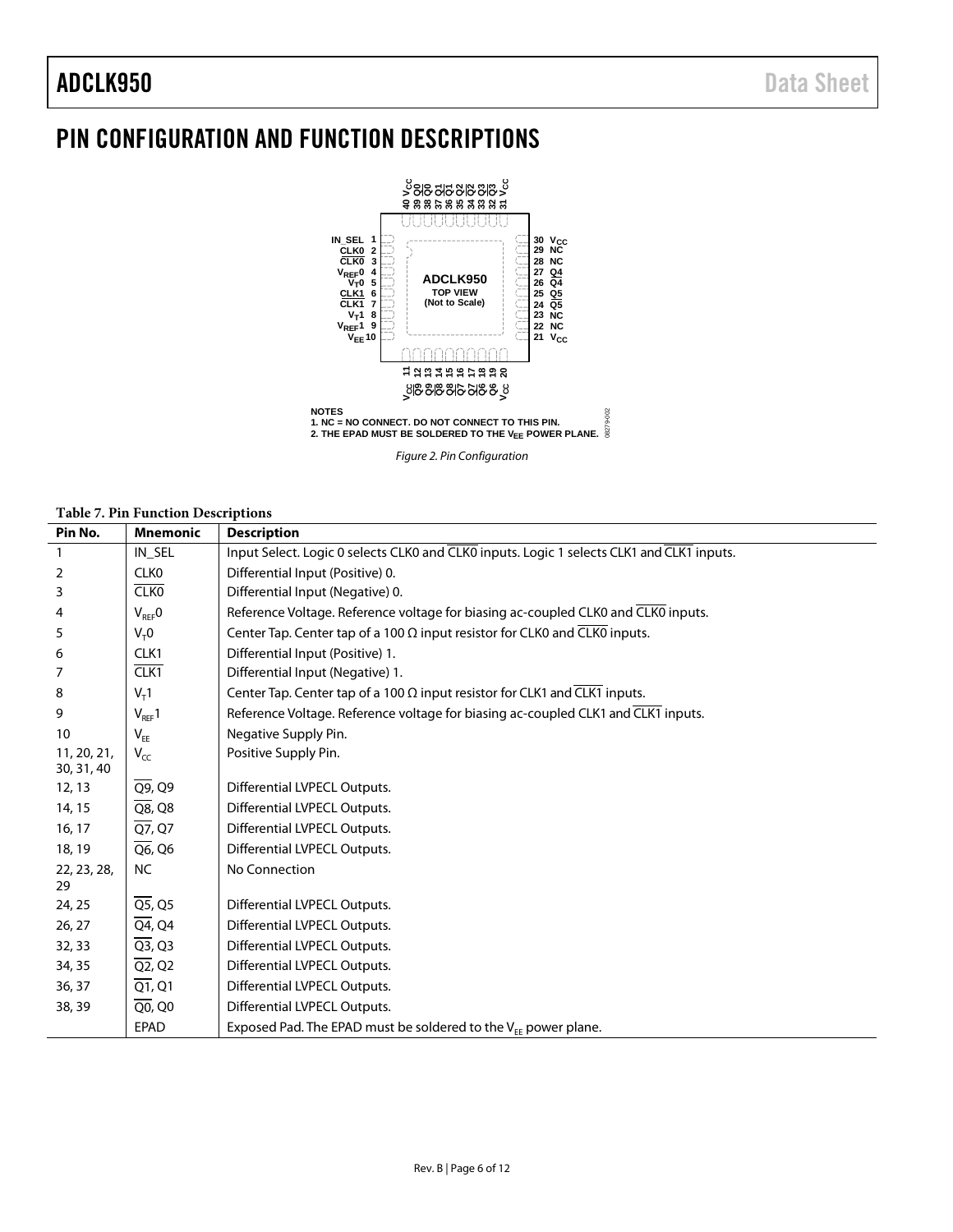### <span id="page-6-0"></span>TYPICAL PERFORMANCE CHARACTERISTICS

 $V_{\text{CC}} = 3.3 \text{ V}, V_{\text{EE}} = 0 \text{ V}, V_{\text{ICM}} = V_{\text{REFX}}, T_A = 25^{\circ}\text{C}, \text{clock outputs terminated at 50 } \Omega \text{ to } V_{\text{CC}} - 2 \text{ V}, \text{unless otherwise noted.}$ 

<span id="page-6-1"></span>



Figure 8. Propagation Delay vs. DC Common-Mode Voltage vs. Temperature, Input Slew Rate > 25 V/ns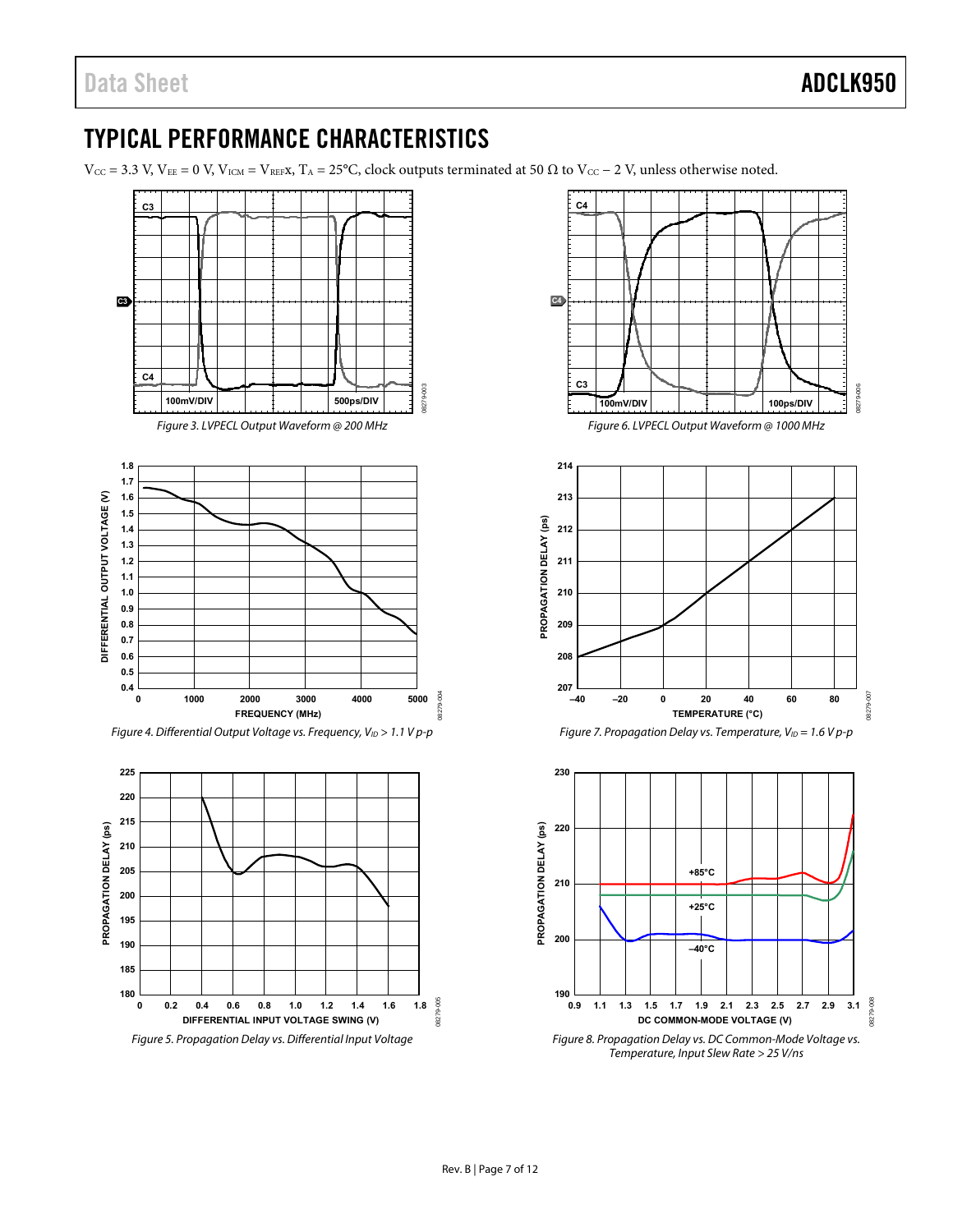### ADCLK950 Data Sheet



*Figure 9. Differential Output Voltage Swing vs. Power Supply Voltage vs. Temperature,*  $V_{ID} = 1.6 Vp-p$ 



*Figure 10. Power Supply Current vs. Power Supply Voltage vs. Temperature, All Outputs Loaded (50 Ω to*  $V_{cc}$  *– 2 V)* 



*Figure 11. Absolute Phase Noise Measured @1 GHz*

<span id="page-7-0"></span>

<span id="page-7-1"></span>*Figure 12. RMS Random Jitter vs. Input Slew Rate, V<sub>ID</sub> Method*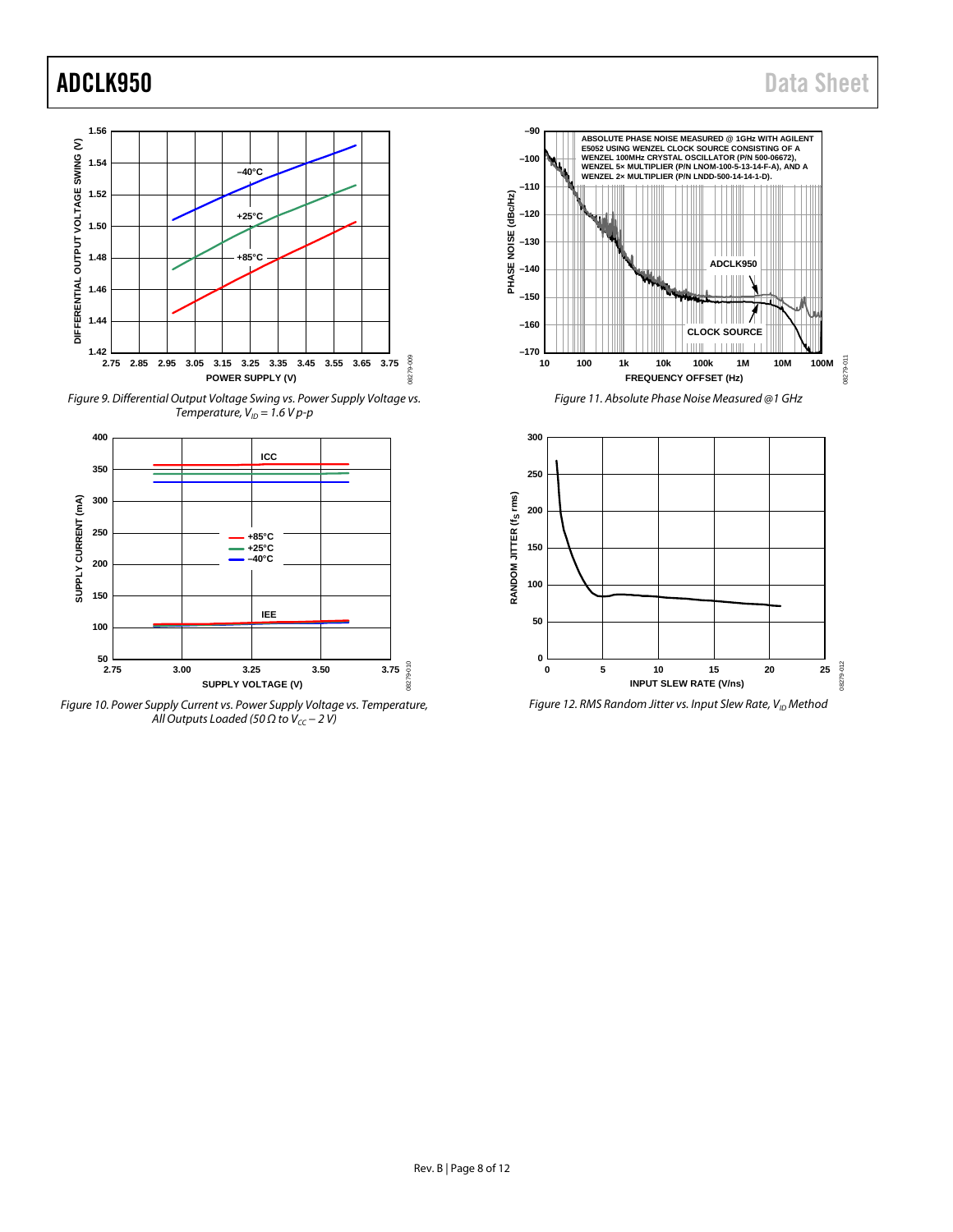### <span id="page-8-1"></span><span id="page-8-0"></span>FUNCTIONAL DESCRIPTION **CLOCK INPUTS**

The ADCLK950 accepts a differential clock input from one of two inputs and distributes the selected clock to all 10 LVPECL outputs. The maximum specified frequency is the point at which the output voltage swing is 50% of the standard LVPECL swing (see [Figure 4\)](#page-6-1). See the functional block diagram [\(Figure 1\)](#page-0-4) and the General Description section for more clock input details. See [Figure 19](#page-10-1) throug[h Figure 23](#page-10-2) for various clock input termination schemes.

Output jitter performance is degraded by an input slew rate below 4 V/ns, as shown in [Figure 12.](#page-7-1) The ADCLK950 is specifically designed to minimize added random jitter over a wide input slew rate range. Whenever possible, clamp excessively large input signals with fast Schottky diodes because attenuators reduce the slew rate. Input signal runs of more than a few centimeters should be over low loss dielectrics or cables with good high frequency characteristics.

### <span id="page-8-2"></span>**CLOCK OUTPUTS**

The specified performance necessitates using proper transmission line terminations. The LVPECL outputs of the ADCLK950 are designed to directly drive 800 mV into a 50  $\Omega$  cable or into microstrip/stripline transmission lines terminated with 50  $\Omega$ referenced to  $V_{CC}$  – 2 V, as shown in [Figure 14.](#page-8-3) The LVPECL output stage is shown i[n Figure 13.](#page-8-4) The outputs are designed for best transmission line matching. If high speed signals must be routed more than a centimeter, either the microstrip or the stripline technique is required to ensure proper transition times and to prevent excessive output ringing and pulse width dependent propagation delay dispersion.



<span id="page-8-4"></span>*Figure 13. Simplified Schematic Diagram of the LVPECL Output Stage*

[Figure 14](#page-8-3) throug[h Figure 17](#page-8-5) depict various LVPECL output termination schemes. When dc-coupled,  $V<sub>s</sub>$  of the receiving buffer should match VS\_DRV.

Thevenin-equivalent termination uses a resistor network to provide 50 Ω termination to a dc voltage that is below  $V_{\text{OL}}$  of the LVPECL driver. In this case, VS\_DRV on the ADCLK950 should equal  $V_s$  of the receiving buffer. Although the resistor combination shown (i[n Figure 15\)](#page-8-6) results in a dc bias point of VS\_DRV − 2 V, the actual common-mode voltage is VS\_DRV − 1.3 V because there is additional current flowing from the ADCLK950 LVPECL driver through the pull-down resistor.

LVPECL Y-termination is an elegant termination scheme that uses the fewest components and offers both odd- and even-mode impedance matching. Even-mode impedance matching is an important consideration for closely coupled transmission lines at high frequencies. Its main drawback is that it offers limited flexibility for varying the drive strength of the emitter follower LVPECL driver. This can be an important consideration when driving long trace lengths but is usually not an issue.



<span id="page-8-3"></span>

<span id="page-8-6"></span>*Figure 15. DC-Coupled, 3.3 V LVPECL Far-End Thevenin Termination*



*Figure 16. DC-Coupled, 3.3 V LVPECL Y-Termination*



<span id="page-8-5"></span>*Figure 17. AC-Coupled, LVPECL with Parallel Transmission Line*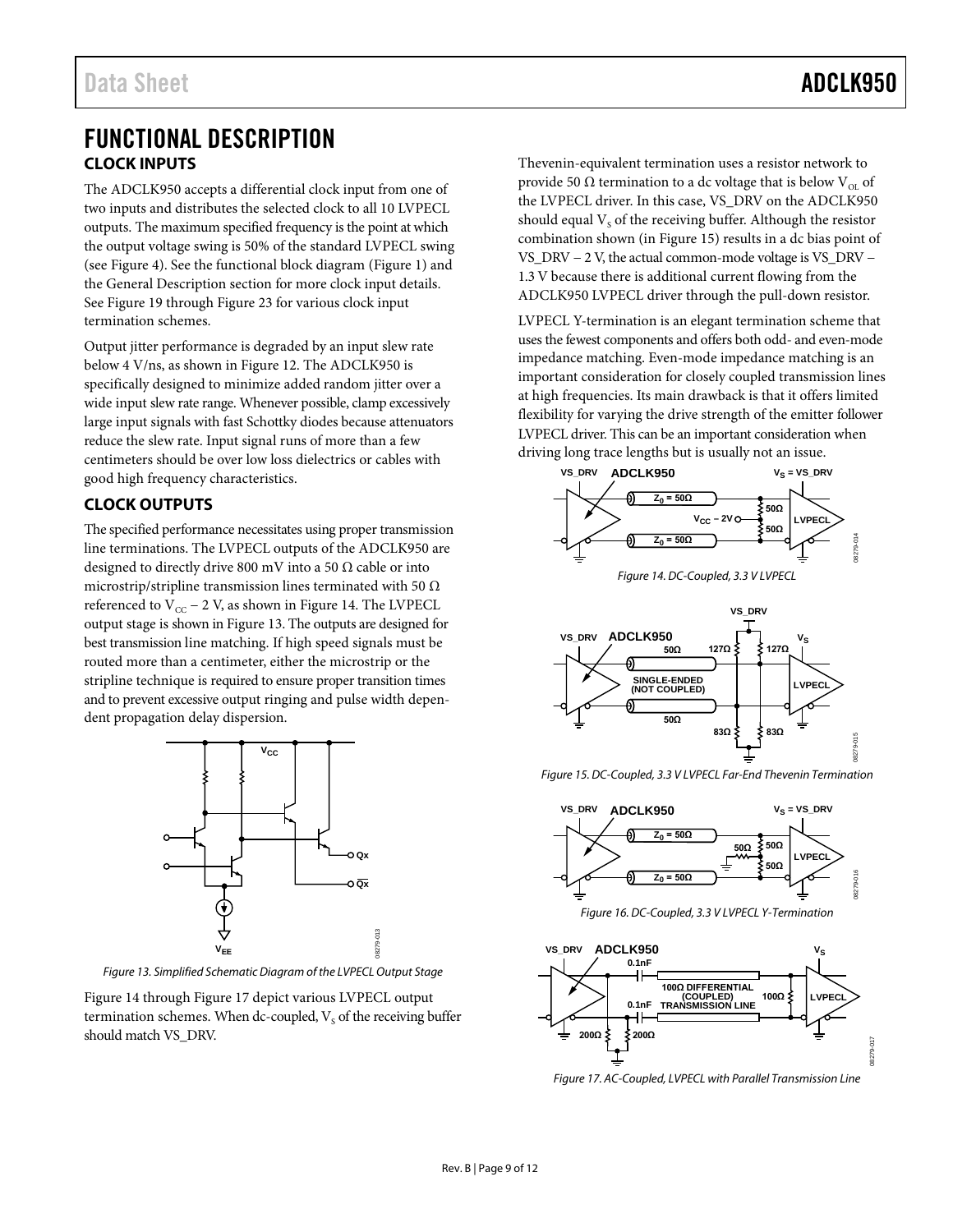### <span id="page-9-0"></span>**CLOCK INPUT SELECT (IN\_SEL) SETTINGS**

A Logic 0 on the IN\_SEL pin selects the Input CLK0 and Input CLK0. A Logic 1 on the IN\_SEL pin selects Input CLK1 and Input CLK1.

### <span id="page-9-1"></span>**PCB LAYOUT CONSIDERATIONS**

The ADCLK950 buffer is designed for very high speed applications. Consequently, high speed design techniques must be used to achieve the specified performance. It is critically important to use low impedance supply planes for both the negative supply ( $V_{EE}$ ) and the positive supply ( $V_{CC}$ ) planes as part of a multilayer board. Providing the lowest inductance return path for switching currents ensures the best possible performance in the target application.

The following references to the GND plane assume that the  $V_{EE}$ power plane is grounded for LVPECL operation. Note that for ECL operation, the  $V_{CC}$  power plane becomes the ground plane.

It is also important to adequately bypass the input and output supplies. Place a 1 µF electrolytic bypass capacitor within several inches of each  $V_{CC}$  power supply pin to the GND plane. In addition, place multiple high quality 0.001 µF bypass capacitors as close as possible to each of the  $V_{CC}$  supply pins, and connect the capacitors to the GND plane with redundant vias. Carefully select high frequency bypass capacitors for minimum inductance and ESR. To improve the effectiveness of the bypass at high frequencies, minimize parasitic layout inductance. Also, avoid discontinuities along input and output transmission lines that can affect jitter performance.

In a 50  $Ω$  environment, input and output matching have a significant impact on performance. The buffer provides internal 50 Ω termination resistors for both CLKx and  $\overline{\text{CLKx}}$  inputs. Normally, the return side is connected to the reference pin that is provided. Carefully bypass the termination potential using ceramic capacitors to prevent undesired aberrations on the input signal due to parasitic inductance in the termination

return path. If the inputs are dc-coupled to a source, take care to ensure that the pins are within the rated input differential and common-mode ranges.

If the return is floated, the device exhibits a 100  $\Omega$  cross termination, but the source must then control the common-mode voltage and supply the input bias currents.

There are ESD/clamp diodes between the input pins to prevent the application from developing excessive offsets to the input transistors. ESD diodes are not optimized for best ac performance. When a clamp is required, it is recommended that appropriate external diodes be used.

### *Exposed Metal Paddle*

The exposed metal paddle on the ADCLK950 package is both an electrical connection and a thermal enhancement. For the device to function properly, the paddle must be properly attached to the  $V_{EF}$  power plane.

When properly mounted, the ADCLK950 also dissipates heat through its exposed paddle. The PCB acts as a heat sink for the ADCLK950. The PCB attachment must provide a good thermal path to a larger heat dissipation area. This requires a grid of vias from the top layer down to the  $V_{EE}$  power plane (see [Figure 18\)](#page-9-2). The ADCLK950 evaluation board (ADCLK950/PCBZ) provides an example of how to attach the part to the PCB.



<span id="page-9-2"></span>*Figure 18. PCB Land for Attaching Exposed Paddle*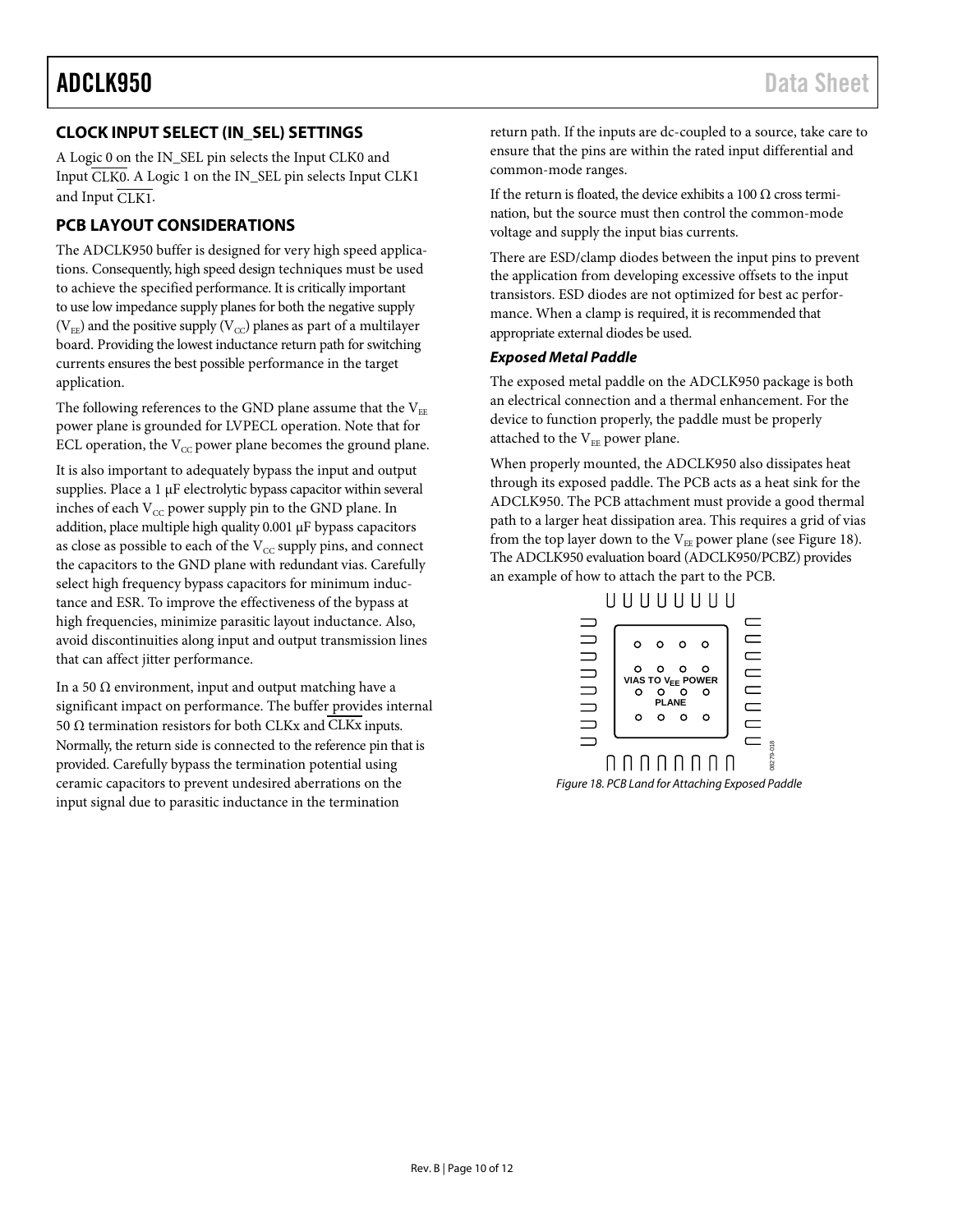### <span id="page-10-0"></span>**INPUT TERMINATION OPTIONS**



<span id="page-10-1"></span>*Figure 19. DC-Coupled CML Input Termination*



*Figure 20. DC-Coupled LVPECL Input Termination*



*Figure 21. AC-Coupled Input Termination, Such as LVDS and LVPECL*



**CONNECT V<sub>T</sub>x, V<sub>REF</sub>x, AND CLKX. PLACE A** BYPASS CAPACITOR FROM V<sub>T</sub>x TO GROUND.<br>ALTERNATIVELY, V<sub>T</sub>x, V<sub>REF</sub>x, AND CLKx CAN BE<br>CONNECTED, GIVING A CLEANER LAYOUT AND 8279-022 08279-022 **A 180º PHASE SHIFT.**

*Figure 22. AC-Coupled Single-Ended Input Termination*



<span id="page-10-2"></span>*Figure 23. DC-Coupled 3.3 V CMOS Input Termination*